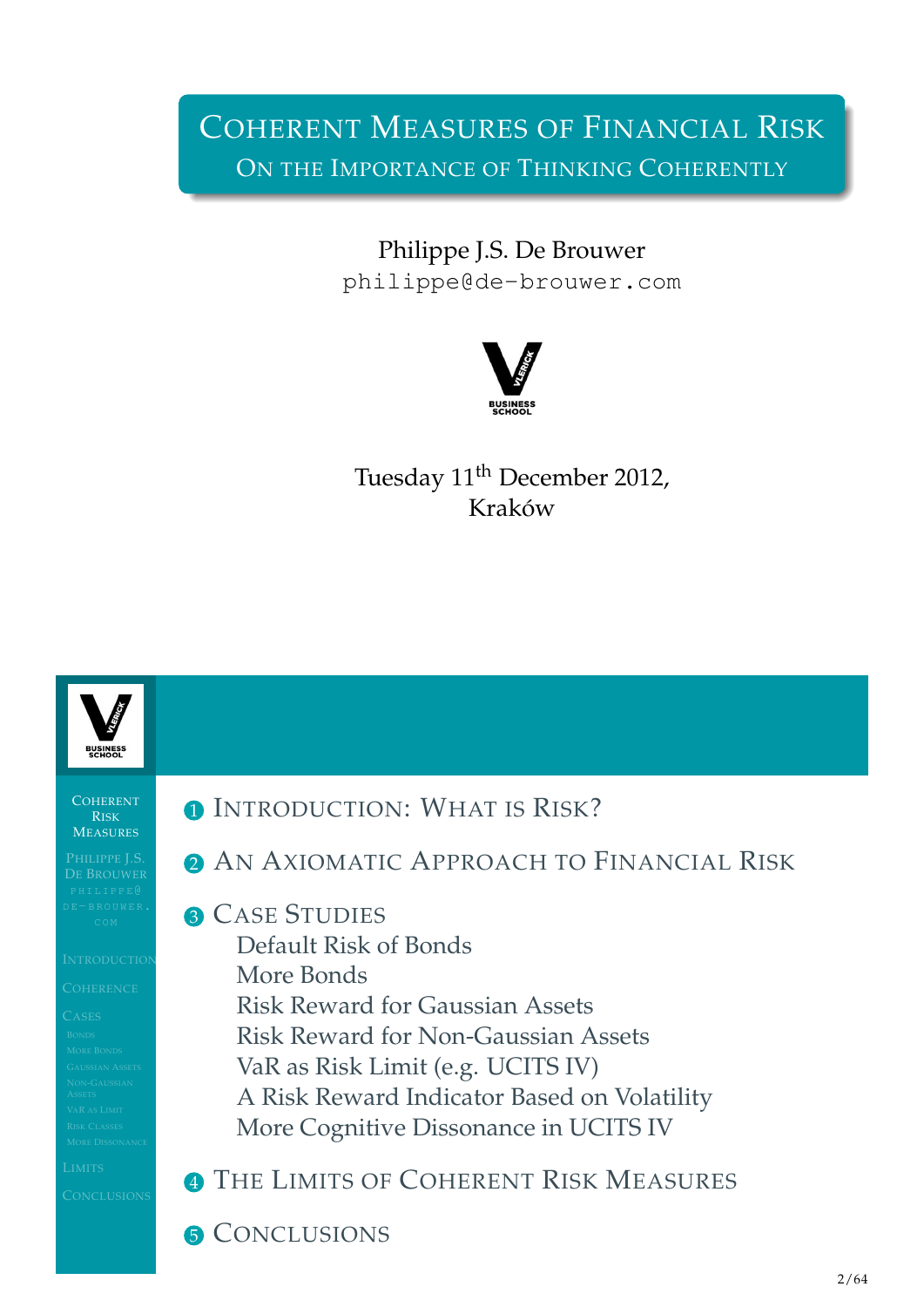

SECTION 1

COHERENT RISK **MEASURES** 

### **INTRODUCTION**

# **INTRODUCTION: WHAT IS RISK?**



COHERENT RISK **MEASURES** 

### **INTRODUCTION**

### • ca. 300 BCE

- No Risks, No Rewards (Ecclesiastes 11:1-6)
- Diversify your investments (Ecclesiastes 11:1-2)
- diversification reduces risk (Bernoulli 1738)

THINKING ABOUT FINANCIAL RISK

- variance could be a measure for economic risk (Fisher 1906)
- use mean and variance in utility (Marschak 1938)
- [mean-variance criterion \(Ma](#page-1-0)rkowitz 1952a)
- semi-variance is better (Markowitz 1959)
- [semi-variance](#page-1-0) [relative to](#page-23-0) investment goal is "more plaus[ible than va](#page-23-1)[ria](#page-22-2)nce" (Markowitz 1991)

<span id="page-1-0"></span>
$$
S := E[\min(0, R - c)^2]
$$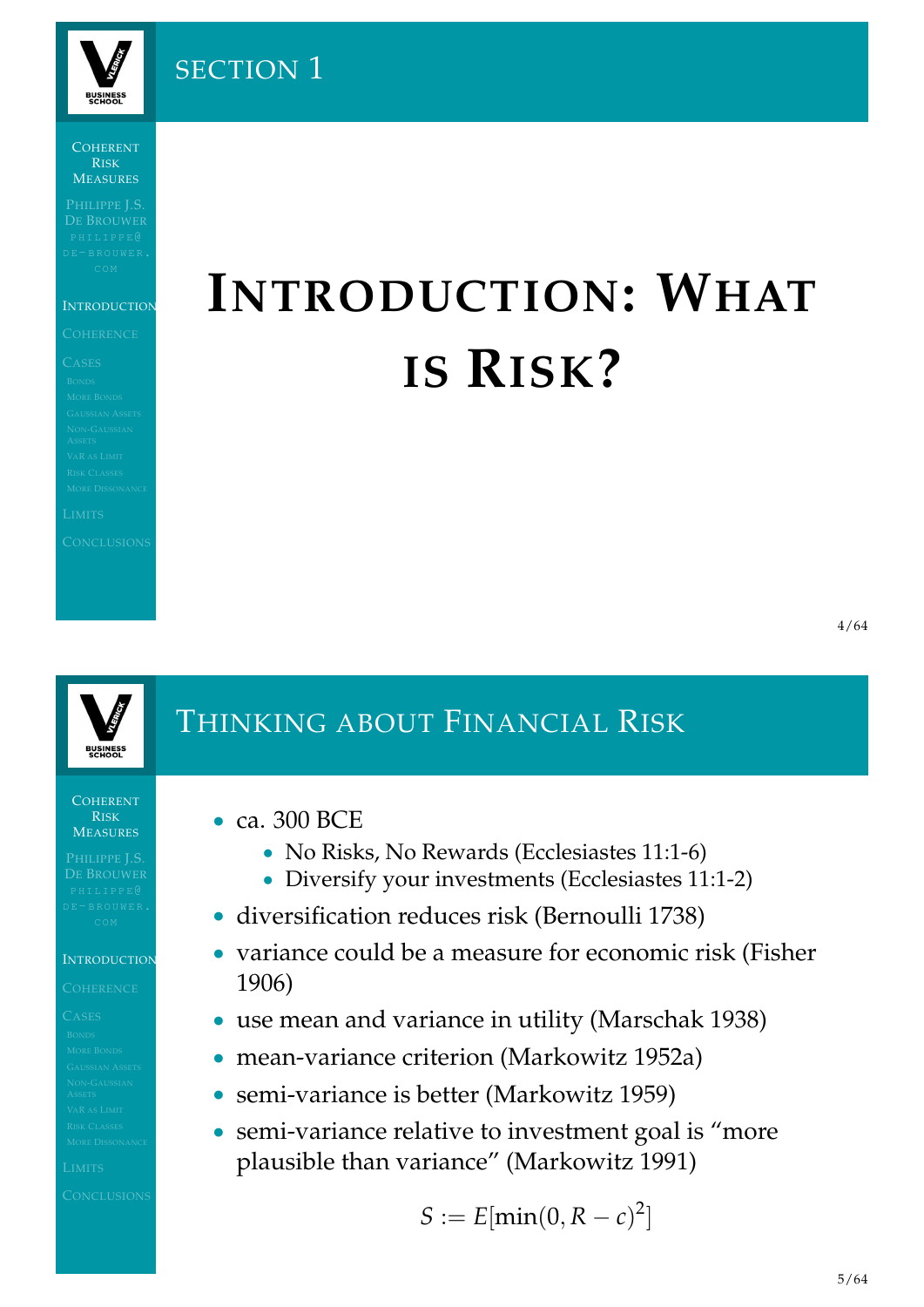

# DEFINING FINANCIAL RISK

### COHERENT RISK **MEASURES**

### **INTRODUCTION**

• Markowitz (1952a): variance is ok, because there is no important utility function that is compliant with semi-variance but not compliant with variance.

• HOWEVER, risk is relative to investment goal (see Markowitz (1952b) and De Brouwer (2009))  $\Rightarrow$  utility is compliant with *S* and not with variance (*VAR*)



# SOME DEFINITIONS I

DEFINITION 1

COHERENT RISK **MEASURES** 

### **INTRODUCTION**

- $V :=$  the set of the real valued stochastic variables
- $X := a$  stochastic variable, with *x* a realization
- $E[X] :=$  the expected value of a stochastic variable  $X$ 
	- $f_X :=$  its probability density function (pdf)
	- $F_X$  $F_X$  := its cumulative distribution function
- $f^{-1}(.) :=$  the inverse of function f
	- $\alpha := a$  probability  $\in [0, 1]$
	- $P :=$  the absolute return "profit" ( $P \in V$ )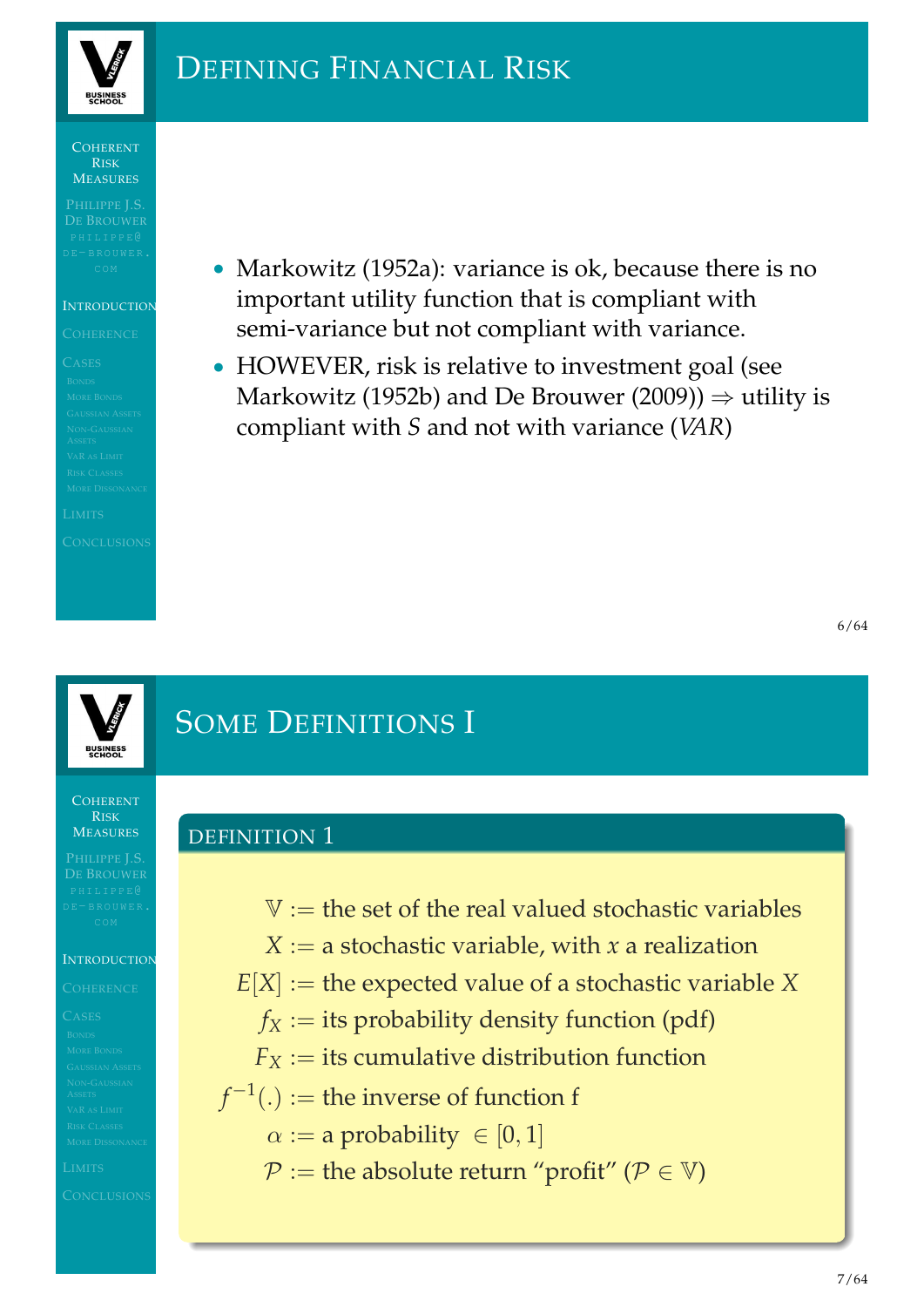

# SOME DEFINITIONS II

### COHERENT RISK **MEASURES**

### **INTRODUCTION**

Note that  $P = -\mathcal{L}$  (the "loss", expressed in monetary terms).

DEFINITION 2 (STANDARD DEVIATION / VARIANCE)

*VAR* := **variance** =  $E[(X - E[X])^2]$ 

 $\sigma :=$  standard deviation  $=$ √ *VAR*

### DEFINITION 3 (QUANTILE FUNCTION)

$$
Q_X(\alpha) := F_X^{-1}(\alpha) = \inf \{ x \in \mathbb{R} : \alpha \le F_X(x) \}
$$

# SOME DEFINITIONS III **BUSINESS** COHERENT RISK **MEASURES** DEFINITION 4 (VALUE-AT-RISK)  $VaR_{\alpha}(\mathcal{P}) := -Q_{\mathcal{P}}(\alpha)$  $=$  –(the best of the  $\alpha$ 100% worst outcomes of  $P$ ) **INTRODUCTION** DEFINITION 5 (WORST EXPECTED LOSS) *WEL* := **Worst Expected Loss** =  $-E[\min(\mathcal{P})]$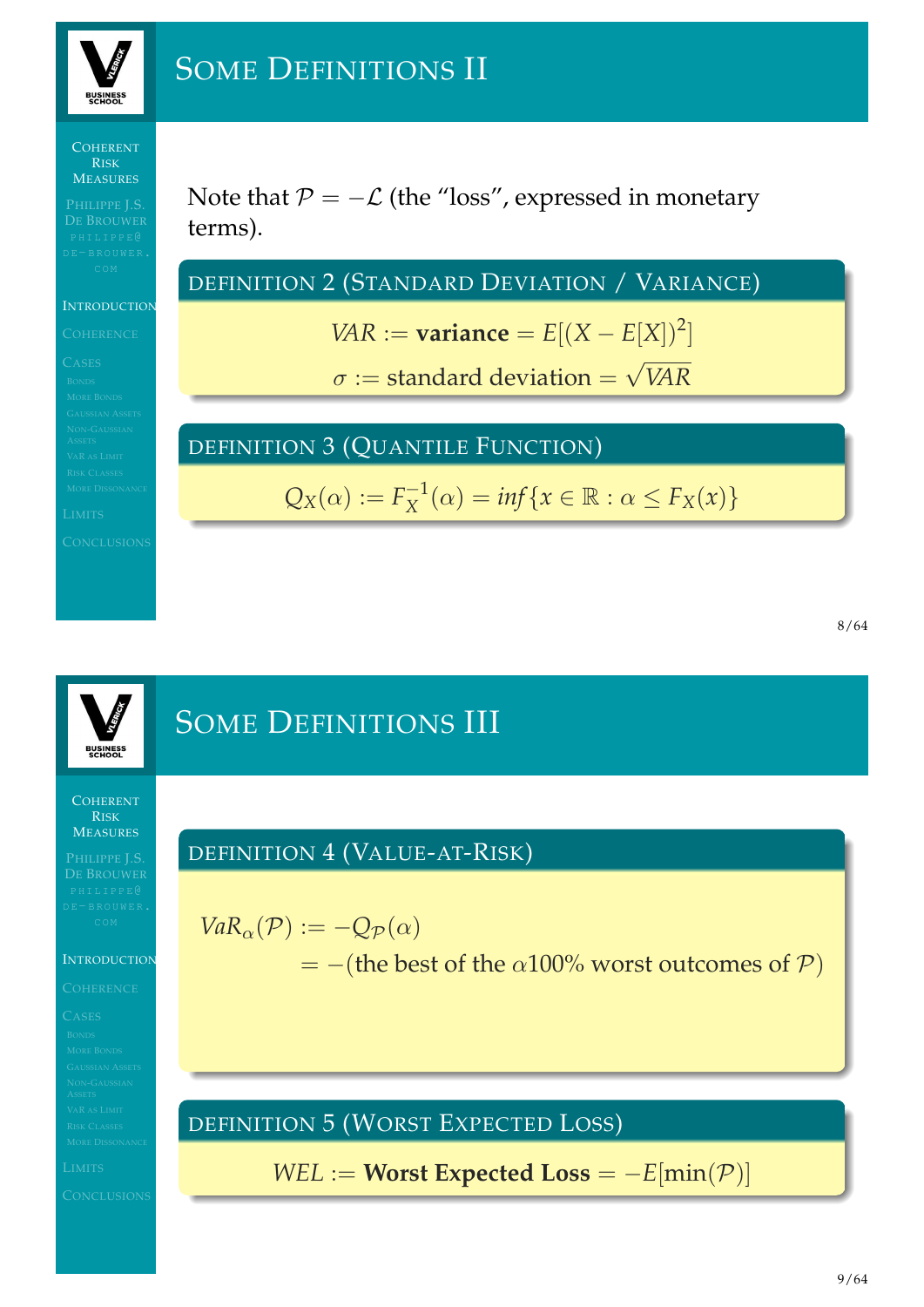

# SOME DEFINITIONS IV

### **COHERENT** RISK MEASURES

### **INTRODUCTION**

## DEFINITION 6 (EXPECTED SHORTFALL)

$$
ES_{(\alpha)}(\mathcal{P}) = -\frac{1}{\alpha} \int_0^{\alpha} Q(p) dp
$$
  
=  $-\frac{1}{\alpha} \int_0^{\alpha} VaR_{(\alpha)}(\mathcal{P})(p) dp$   
=  $-\frac{1}{\alpha} \int_{-\infty}^{Q_{\mathcal{P}}(\alpha)} f_{\mathcal{P}}(p) dp$   
=  $-(\text{average of the worst } 100\alpha\%$  realizations)

### SOME DEFINITIONS V **BUSINESS<br>SCHOOL** COHERENT Probability Density Function Probability Density Function RISK **MEASURES** Std.Dev Std.Dev.  $\leftarrow$ **INTRODUCTION** VaR VaR  $-400 - 300$  $-4$  $-3$   $\sqrt{-2}$   $-1$  $\,$  0  $\,1$  $\overline{2}$  $\overline{\mathbf{3}}$  $\overline{4}$  $-2$  $-1$  $\mathsf 0$  $\,1$  $\overline{2}$  $\overline{\mathbf{3}}$  $\overline{4}$  $V_{ES}$ **ES** FIGURE 1: Interpretation of ES, VaR and  $\sigma$ .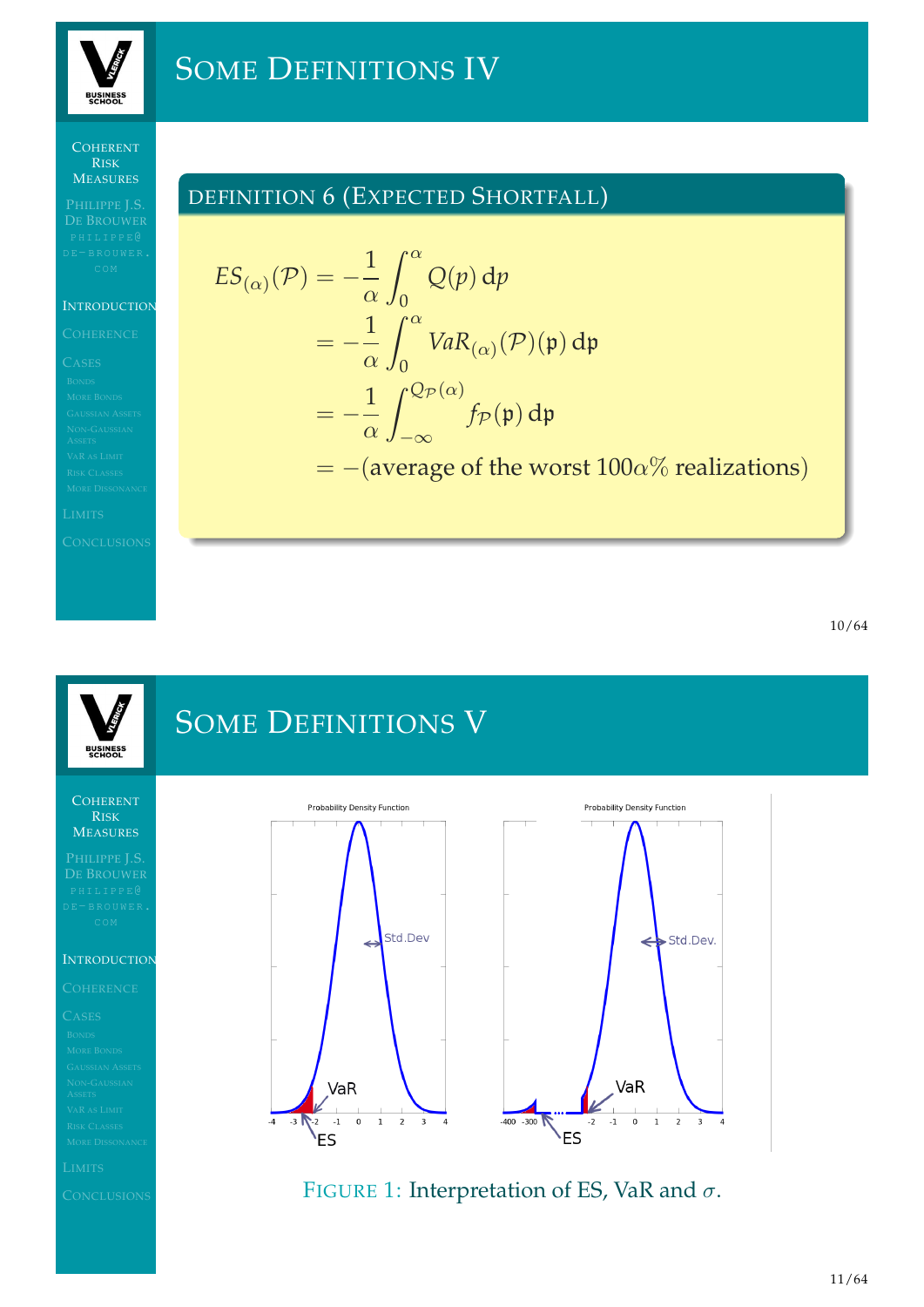

# SECTION 2

COHERENT RISK MEASURES

### **COHERENCE**

# **AN AXIOMATIC APPROACH TO FINANCIAL RISK**



COHERENT RISK

**MEASURES** 

### **[C](#page-0-0)OHERENCE**

DEFINITION 7 (COHERENT RISK MEASURE)

PROPOSED BY ARTZNER, DELBAEN, EBER, AND HEATH (1997)

A function  $\rho : \mathbb{V} \mapsto \mathbb{R}$  is called a **coherent risk measure** if and only if

- **1 [monotonous](#page-22-4):**  $\forall X, Y \in \mathbb{V}: X \leq Y \Rightarrow \rho(X) > \rho(Y)$
- 2 **sub-additive**:  $\forall X, Y, X + Y \in \mathbb{V}: \rho(X + Y) \leq \rho(X) + \rho(Y)$ 
	- 3 **[positively homogeneous](#page-5-0)**:  $\forall a > 0$  and  $\forall X, aX \in \mathbb{V} : \rho(aX) = a\rho(X)$
- 4 **[translation invariant](#page-5-0)**:  $\forall a > 0$  and  $\forall X \in \mathbb{V}: \rho(X + a) = \rho(X) - a$

### **Law-invariance under P**:

A SET OF AXIOMS

<span id="page-5-0"></span> $\forall X, Y \in \mathbb{V}$  and  $\forall t \in \mathbb{R} : P[X \leq t] = P[Y \leq t] \Rightarrow \rho(X) = \rho(Y)$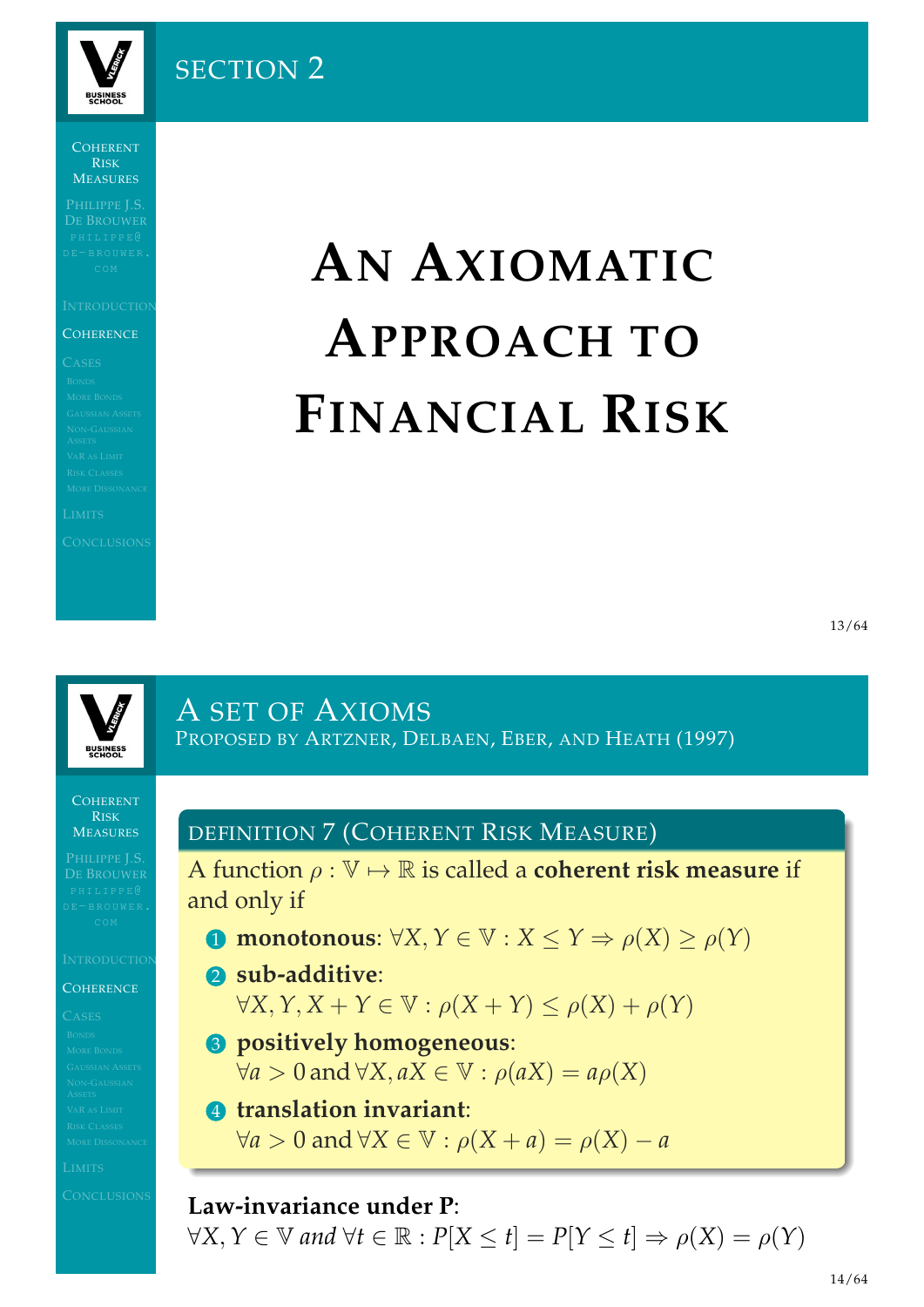

# WHICH RISK MEASURE IS COHERENT?

### COHERENT RISK MEASURES

### **COHERENCE**

• VAR (or volatility) is not coherent because it is not monotonous (trivial)

- VaR is not coherent, because it is not sub-additive (Artzner, Delbaen, Eber, and Heath 1999)
- ES is coherent (Pflug 2000)
- . . . but who should care?

# SECTION 3

COHERENT RISK **MEASURES** 

**BUSINESS** 

### **CASES**

# <span id="page-6-0"></span>**CASE STUDIES**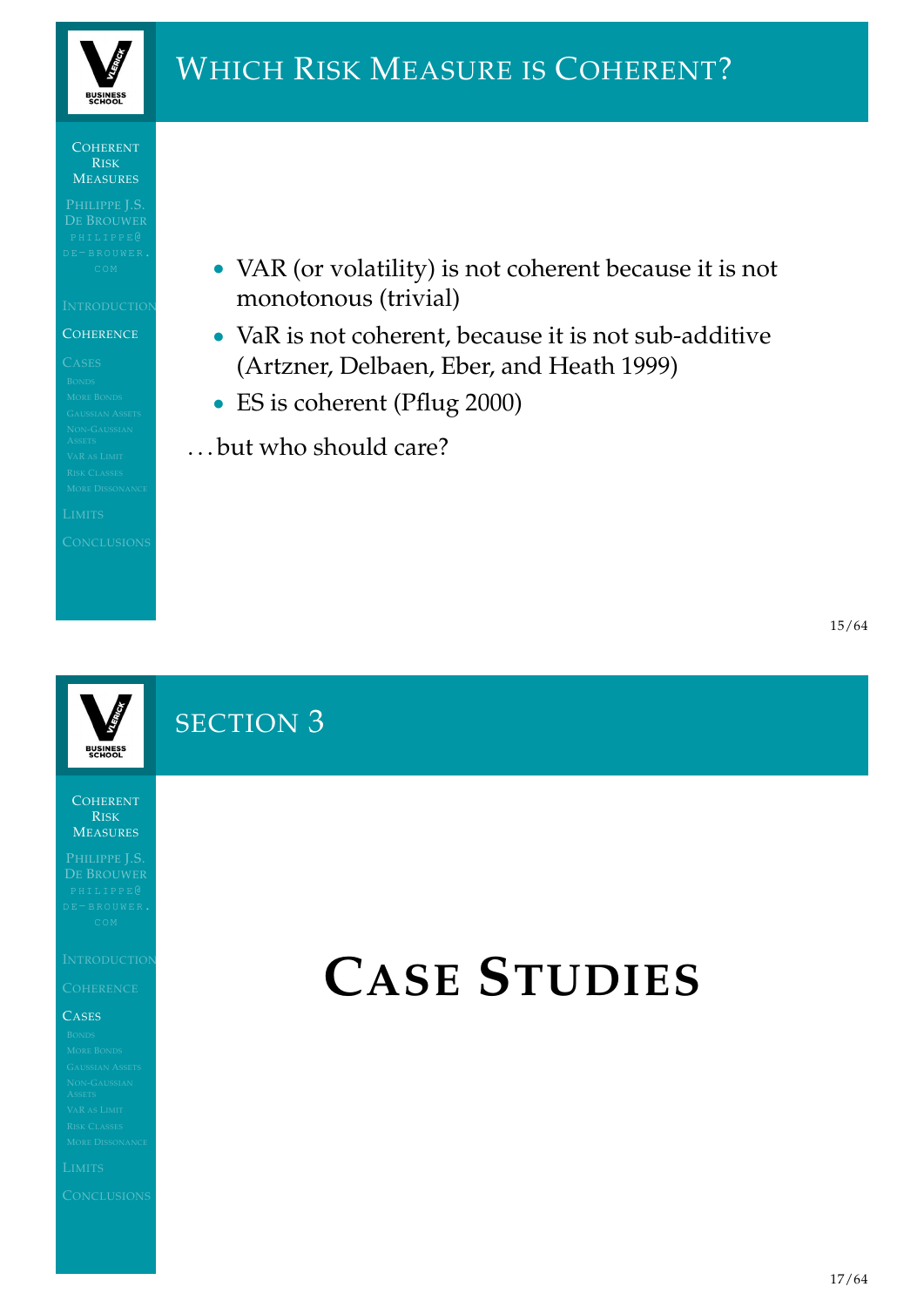

### EXAMPLE 1 (ONE BOND)

Assume one bond with a 0.7% probability to default in one year in all other cases it pays 105% in one year. What is the *VaR*?

[A] The 1% VaR is −5% ⇒ VaR spots **no** risk!

### EXAMPLE 2 (TWO INDEPENDENT BONDS)

Consider two identical bonds with the same parameters, but independently distributed. What is the *VaR* now?

<span id="page-7-0"></span>[A] The 1% VaR of the diversified portfolio is 47.5%!

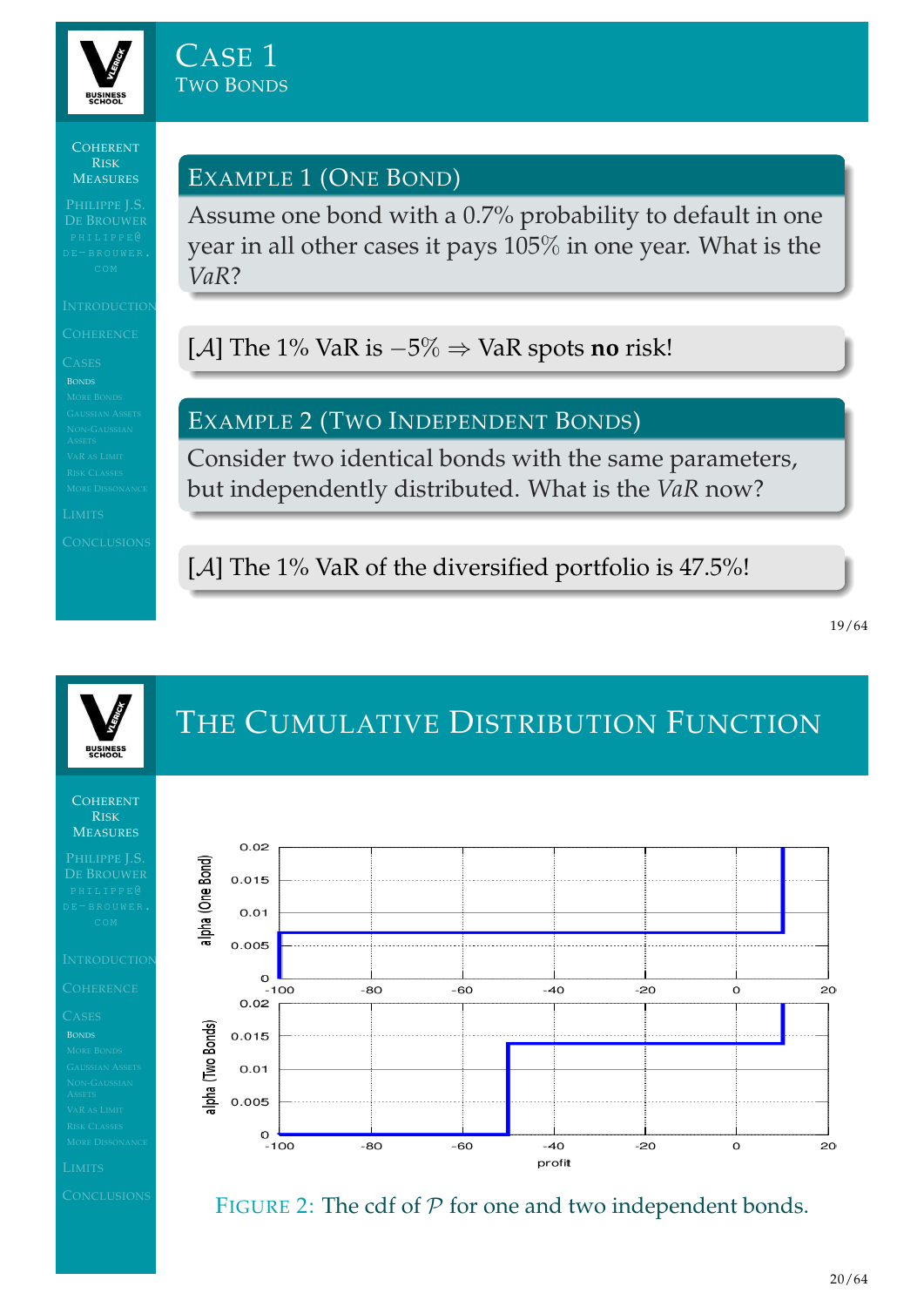# CONTINUITY IN α

### COHERENT RISK MEASURES

**BUSINESS** 





## FIGURE 3: ES and VaR in function of  $\alpha$  for one bond.

# CASE<sub>1</sub> BONUS EXAMPLE

### **COHERENT** RISK **MEASURES**

### BONDS

## EXAMPLE 3 (THE EVIL BANKER'S FIRST DILEMMA)

Consider an Evil Banker who has to compose a portfolio for his private client. If there is at least one default in the portfolio, then the banker will loose that client. How can our banker minimize his work and maximize his income?

[A] The Evil Banker should minimize the probability that at least one bond defaults. This is:  $P[\text{at least one default}] = 1 - \prod$ *N n*=1  $P[\text{one default}] = 1 - (0.7)^N.$ The optimal value is hence  $N = 1$ .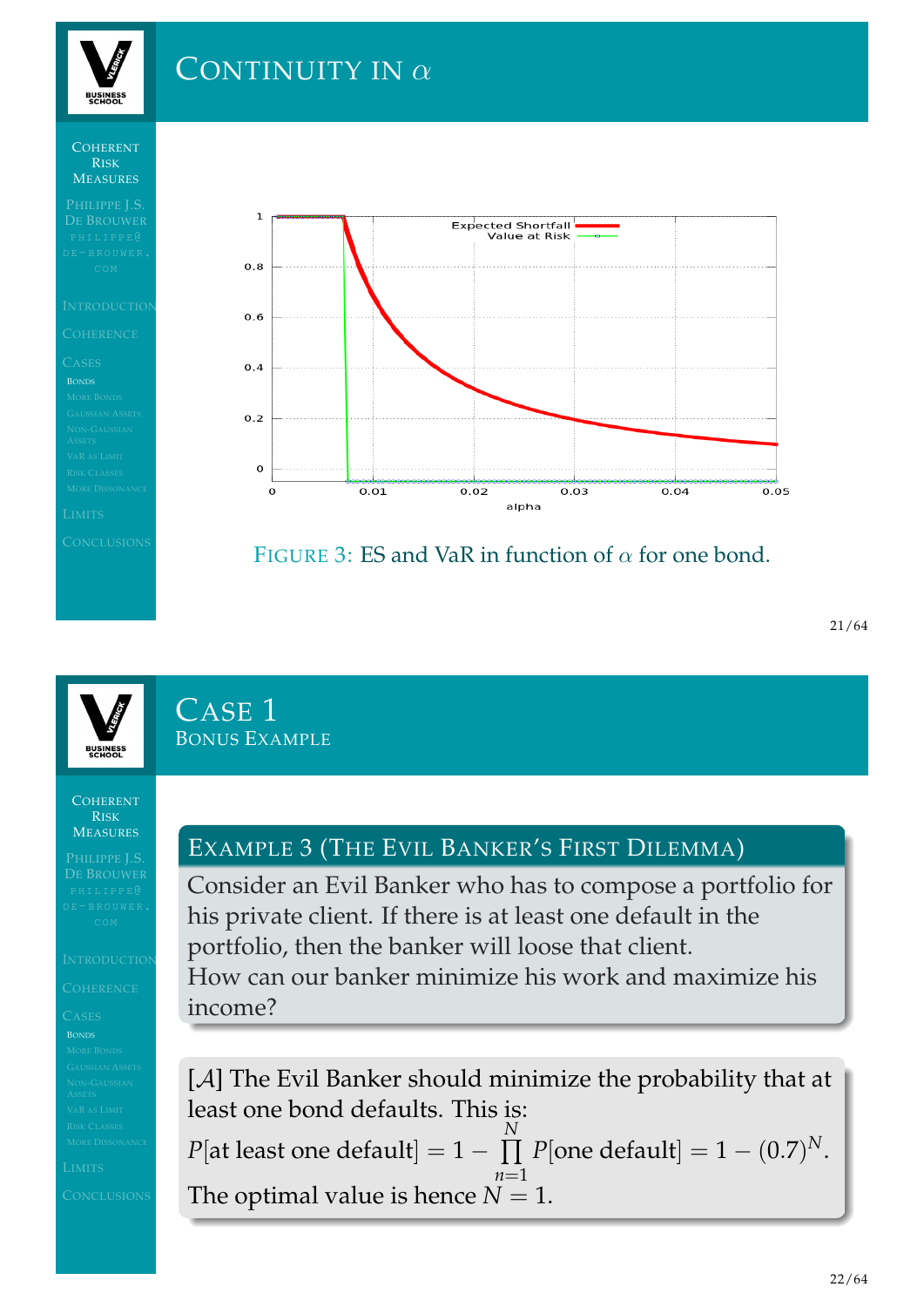

## EXAMPLE 4 (THE EVIL BANKER'S SECOND DILEMMA)

Consider an Evil Banker who hast to comply with Basel III, hence uses for assessing market risk *VaR*. Being Evil he does not care about the size of a bailout. So how does he minimize VaR?

[A] One bond is optimal. However, *VaR* only informs that there is 1% chance that the loss will be higher than the VaR. The Evil Banker does not care, but the society should care about the size of an eventual bailout.

CASE 2

MORE BONDS

COHERENT RISK **MEASURES** 

MORE BONDS

### EXAMPLE 5 (N INDEPENDENT BONDS)

<span id="page-9-0"></span>Consider now an increasing number of independent bonds with the same parameters as in previous example. Trace the risk surface.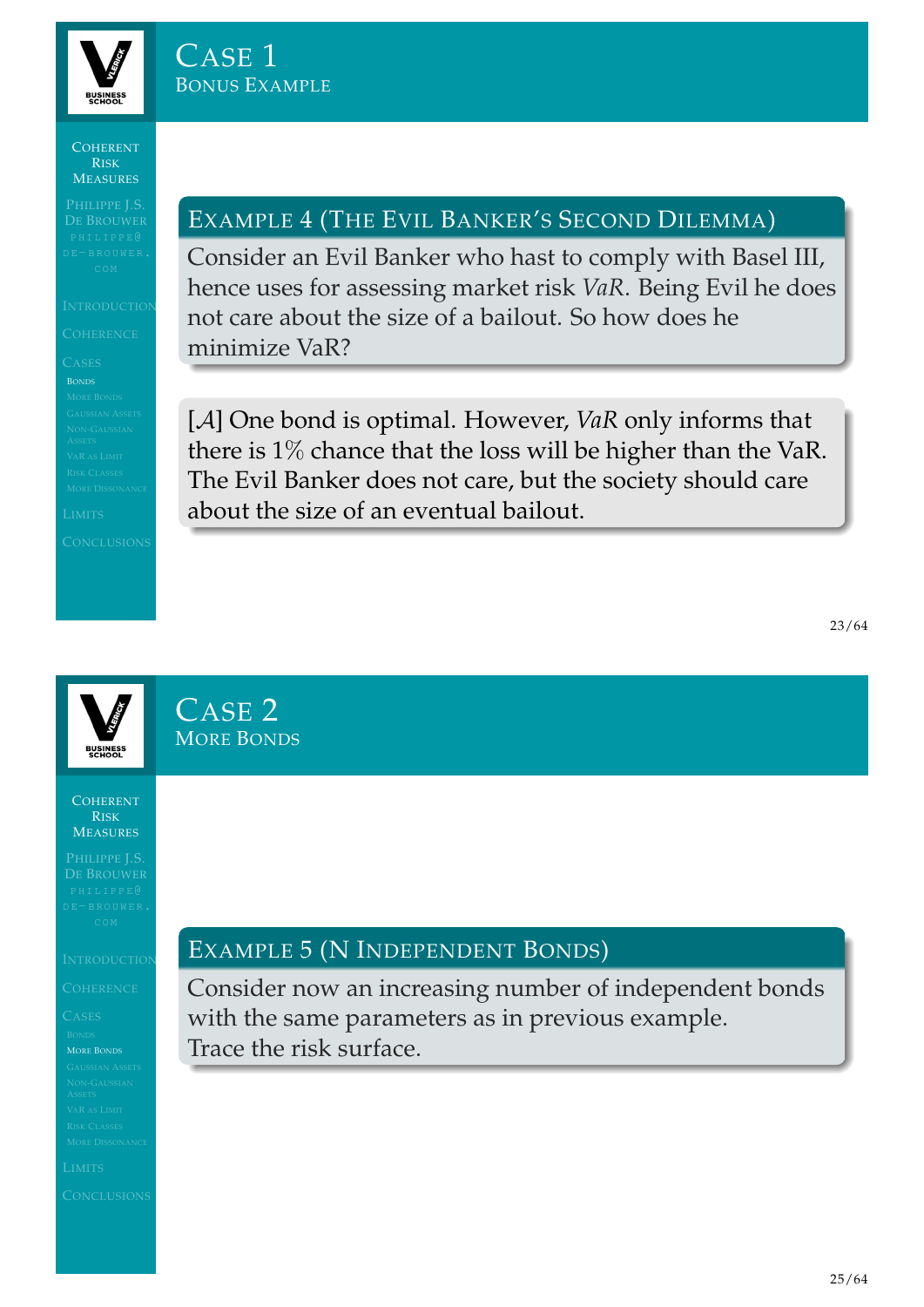

# RISK IN FUNCTION OF DIVERSIFICATION CONVECITY (I)

### **COHERENT** RISK MEASURES



### FIGURE 4: ES and VaR in function of number of bonds.

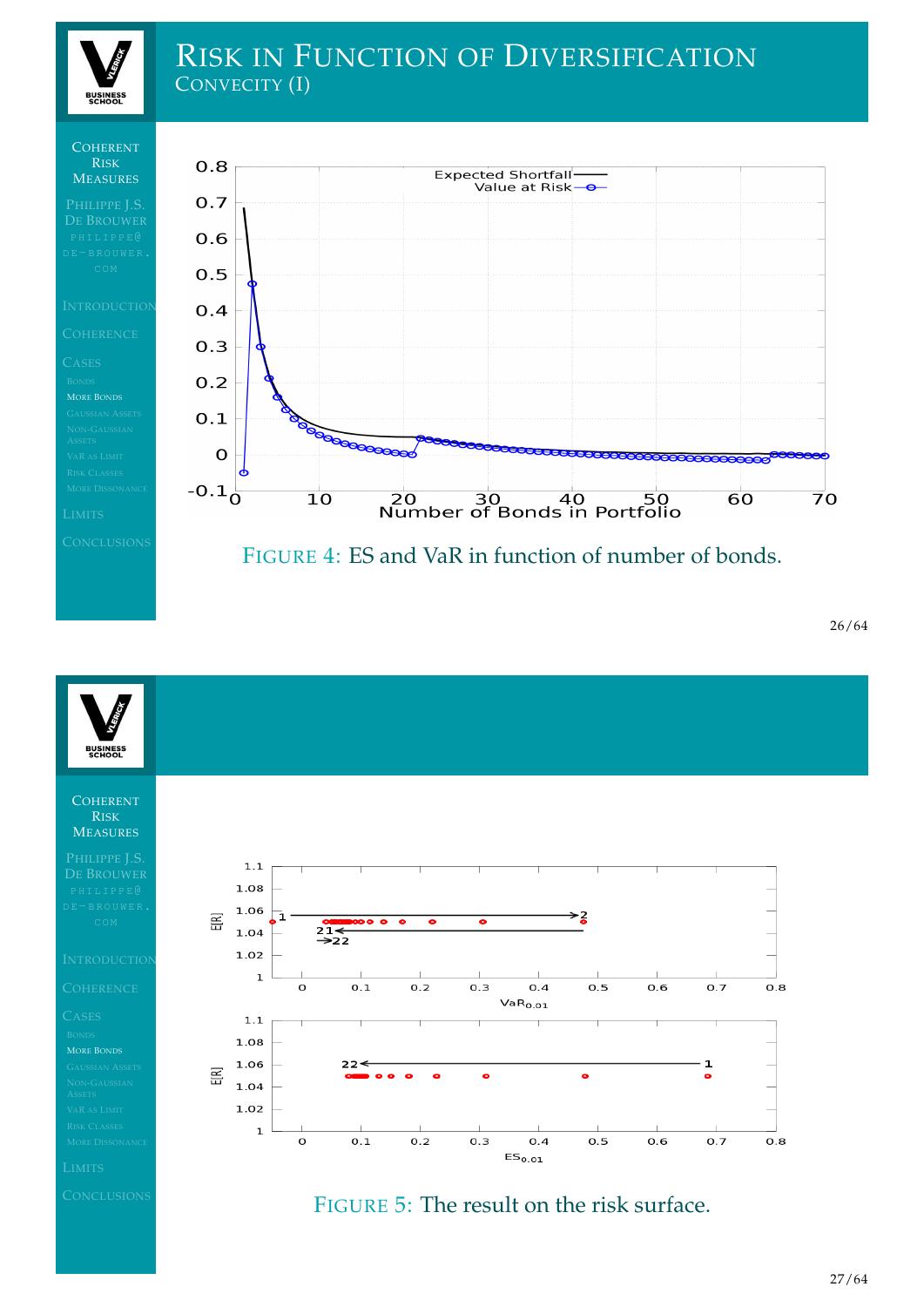

### EXAMPLE 6 (THREE GAUSSIAN ASSETS)

Consider three assets (or asset classes) that are all Gaussian (or at least elliptically) distributed and consider a risk-reward optimization

# OPTIMAL PORTFOLIO COMPOSITION THE MECHANICS OF A RISK-REWARD METHOD **BUSINESS**<br>SCHOOL COHERENT RISK Expected Return (Reward) **MEASURES**

<span id="page-11-0"></span>**Risk** 

### FIGURE 6: Portfolios in the risk/reward plane.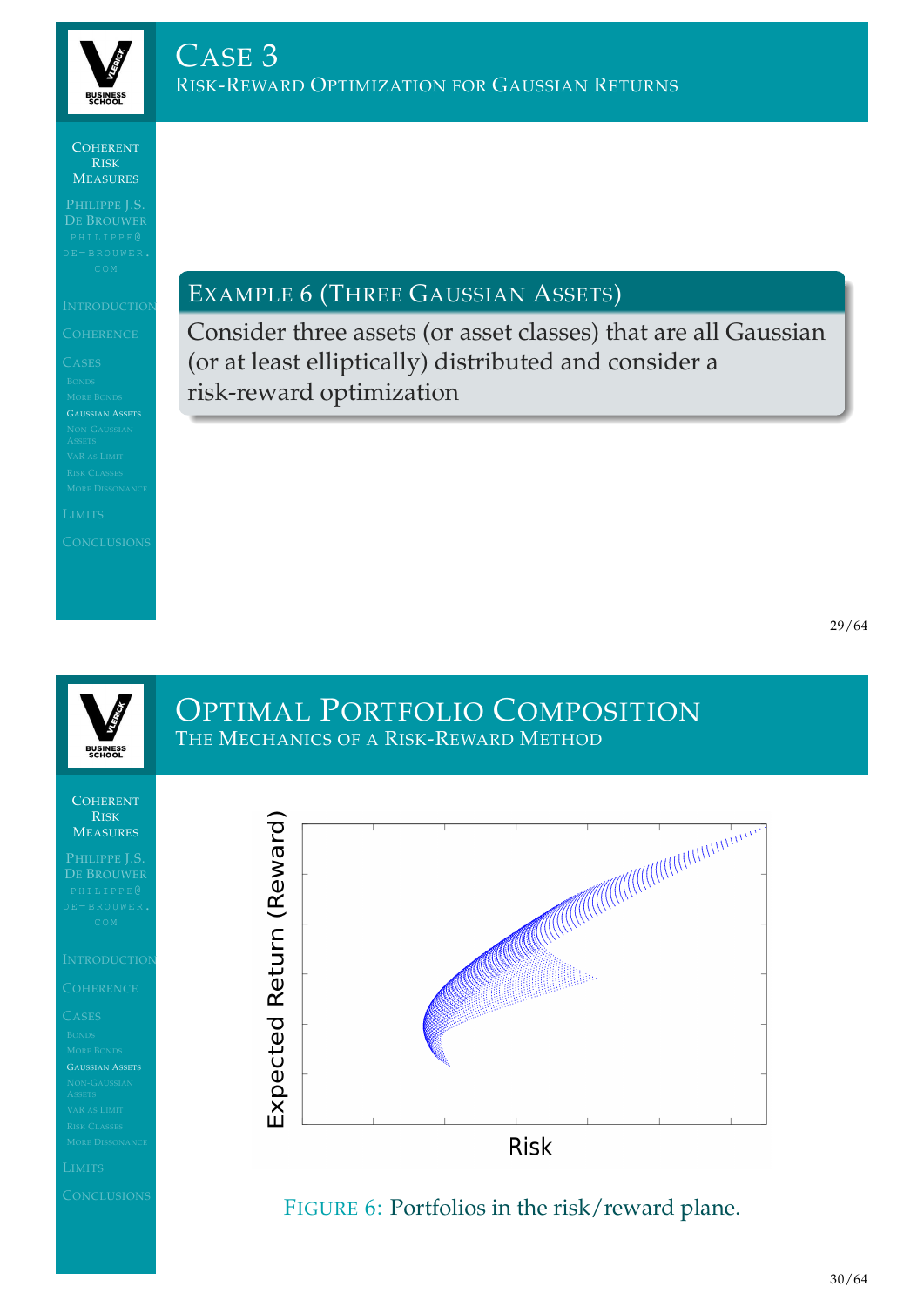**BUSINESS**<br>SCHOOL







## FIGURE 7: Recommended portfolios in function of ES.

Note that for Gaussian assets  $\sigma$ , *VaR* and *ES* lead to the same optimal portfolios.

31/64

# CASE<sup>4</sup> RISK-REWARD OPTIMIZATION FOR NON-GAUSSIAN RETURNS

**COHERENT** RISK **MEASURES** 

[N](#page-1-0)ON-GAUSSIAN

<span id="page-12-1"></span>

<span id="page-12-0"></span>

## EXAMPLE 7 (NON-GAUSSIAN ASSETS)

Consider three assets (or asset classes) that are all Gaussian distributed and consider a risk-reward optimization, but add a typical hedge fund and a typical capital guaranteed structure.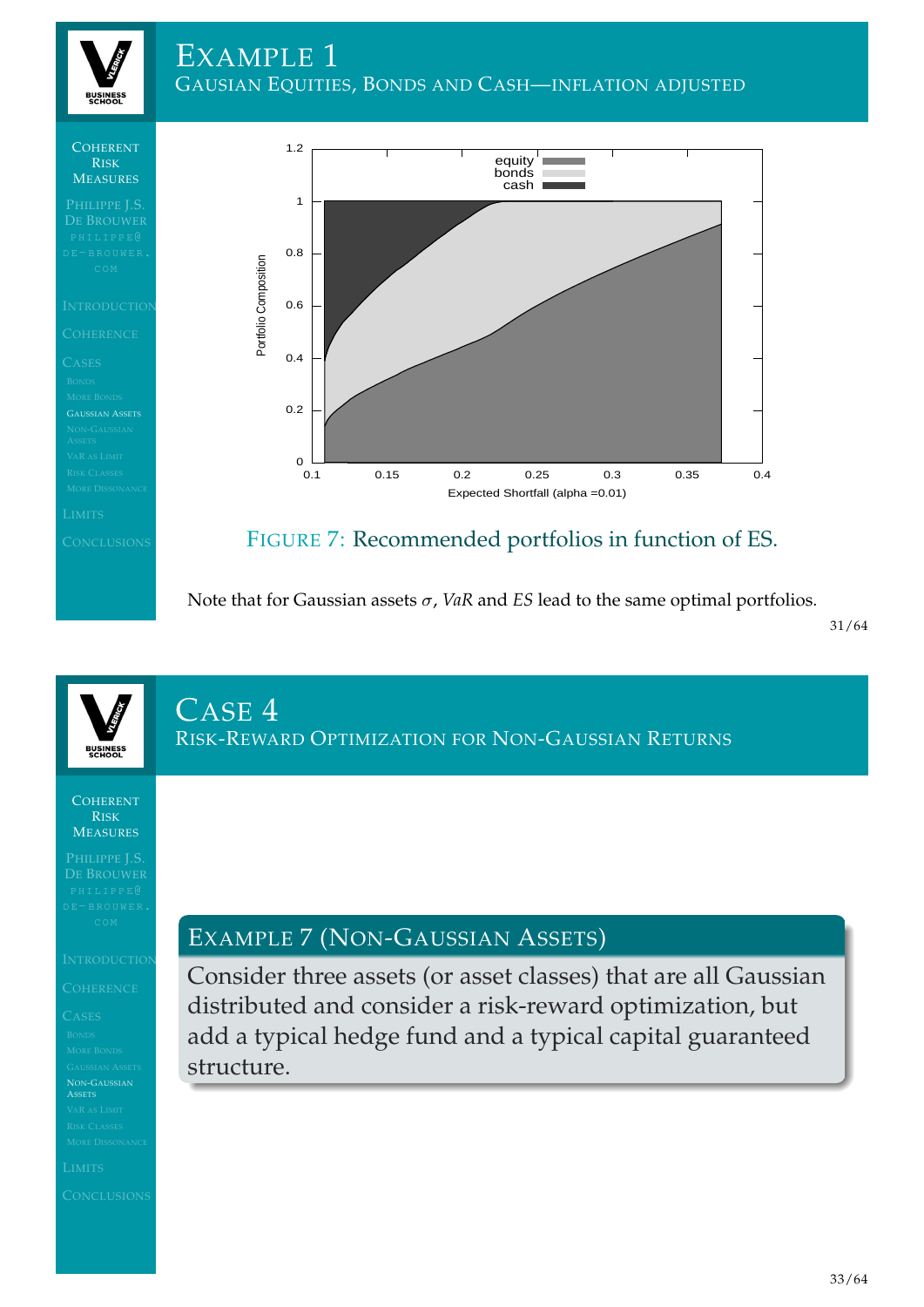

# CASE 4: NON-GAUSSIAN ASSETS THE PDFS

COHERENT RISK MEASURES

NON-GAUSSIAN ASSETS

bonds equity  $\begin{array}{c} 0.0018 \\ 0.0016 \\ 0.0014 \\ 0.0012 \\ 0.001 \end{array}$  $0.003$  $0.0025$  $0.002$ 0.0015  $0.0008$ <br>0.0006<br>0.0004<br>0.0002  $0.001$  $0.0005$  $\begin{bmatrix} 1 & 0 \\ 0 & -1 \end{bmatrix}$ ő  $0.5$ 5  $\mathbf 0$  $\overline{0}$ rash hedge fund  $0.006$ 0.007  $0.005$ 0.006  $0.005$ <br> $0.004$ 0.004  $0.003$  $0.003$ 0.002  $0.002$  $0.001$  $0.001$  $\frac{1}{0}$  $0\frac{1}{1}$  $-0.5$  $0.5$  $-0.5$ structured investment  $0.01$  $0.008$  $0.006$  $0.004$  $0.002$  $\mathfrak{a}$  $\overline{1}$  $-0.5$  $0.5$ 

 $0.5$ 

 $0.5$ 

FIGURE 8: The pdfs in the example (the y-axis for the structured fund is truncated—this investment is a long call plus a deposit).

34/64

# CASE 4: NON-GAUSSIAN ASSETS MEAN-ES AND MEAN-VAR OPTIMIZATION



FIGURE 9: The min-VAR and min-ES portfolios compared.



**BUSINESS**<br>SCHOOL

[N](#page-1-0)ON-GAUSSIAN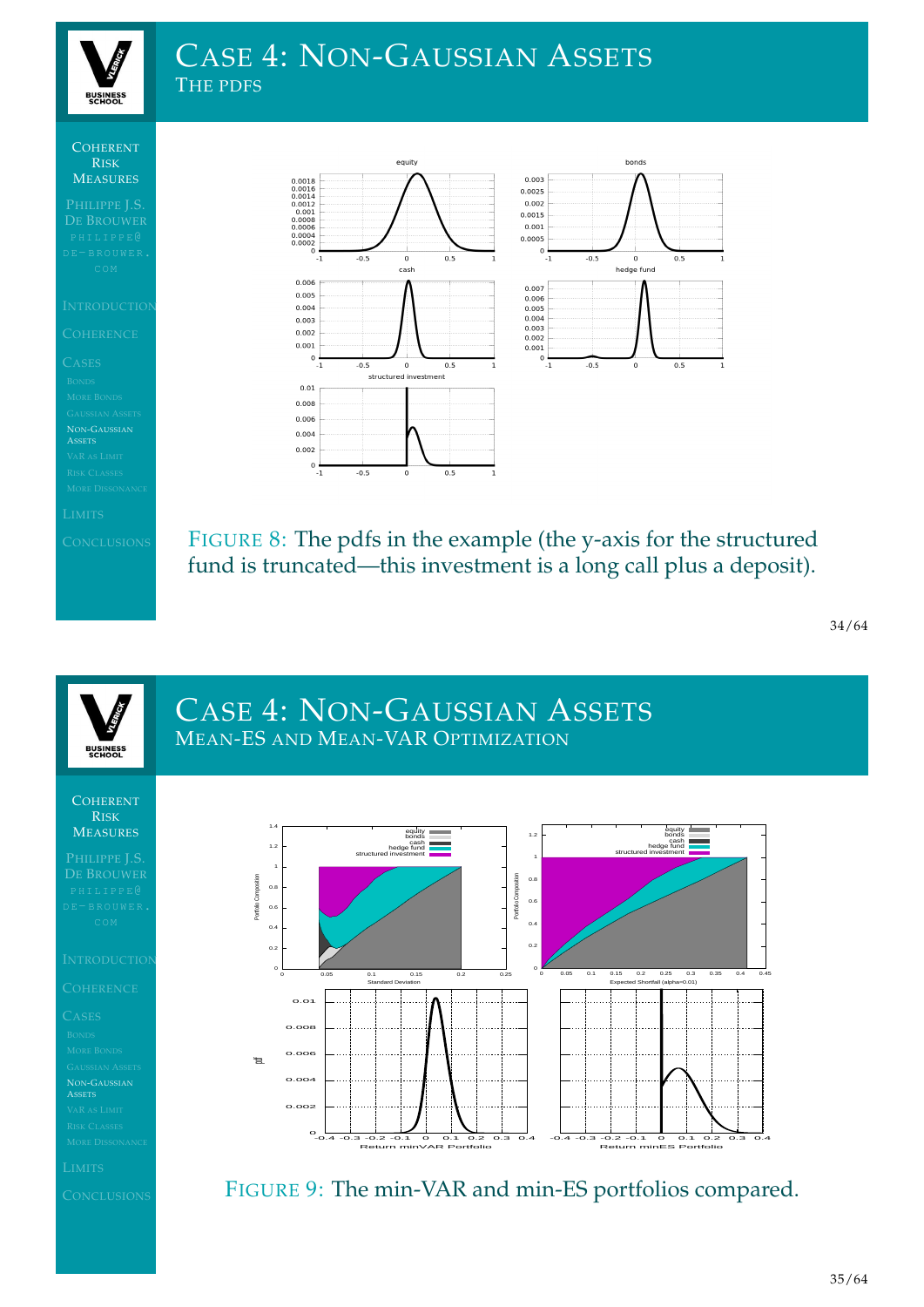**BUSINES:**<br>SCHOOL

For UCITS that are not managed relative to a benchmark UCITS IV defines the "Absolute VaR" limit:

 $VaR<sub>UCTS</sub> < 20\%$ *NAV* 

### EXAMPLE 8 (RISKY BET FUND)

Consider a structured fund that will pay on one year time 105% of the initial investment (assume that it pays the capital back plus a coupon of  $5\%$  in one year), except if company  $X$  defaults in that year, then it pays  $0\%$ . We estimate the probability that company X defaults in one year to equal 0.7%.

The *VaRUCITS* is −5%, so this is perfectly acceptable according to the General Guidelines of CESR/10-788.

37/64



CASE 5 II

VAR AS RISK LIMIT (UCITS IV)

COHERENT RISK **MEASURES** 

# EXAMPLE 9 (BETTER DIVERSIFIED FUND)

Consider a structured fund that will pay on one year time  $105\%$  of the initial investment, if either company X or Y defaults then it pays 52.5% of the initial investment, and if both companies X and Y default then it pays zero. We estimate the default probability of both company X and Y to equal 0.7%, and their default possibility is independently distributed.

The *VaRUCITS* is 47.5%, so this is not acceptable according to the General Guidelines of CESR/10-788.

<span id="page-14-0"></span>Note: the same holds for the VaR limit in Basel II ICAAP. Examples: Lehman Brothers, Dexia, . . .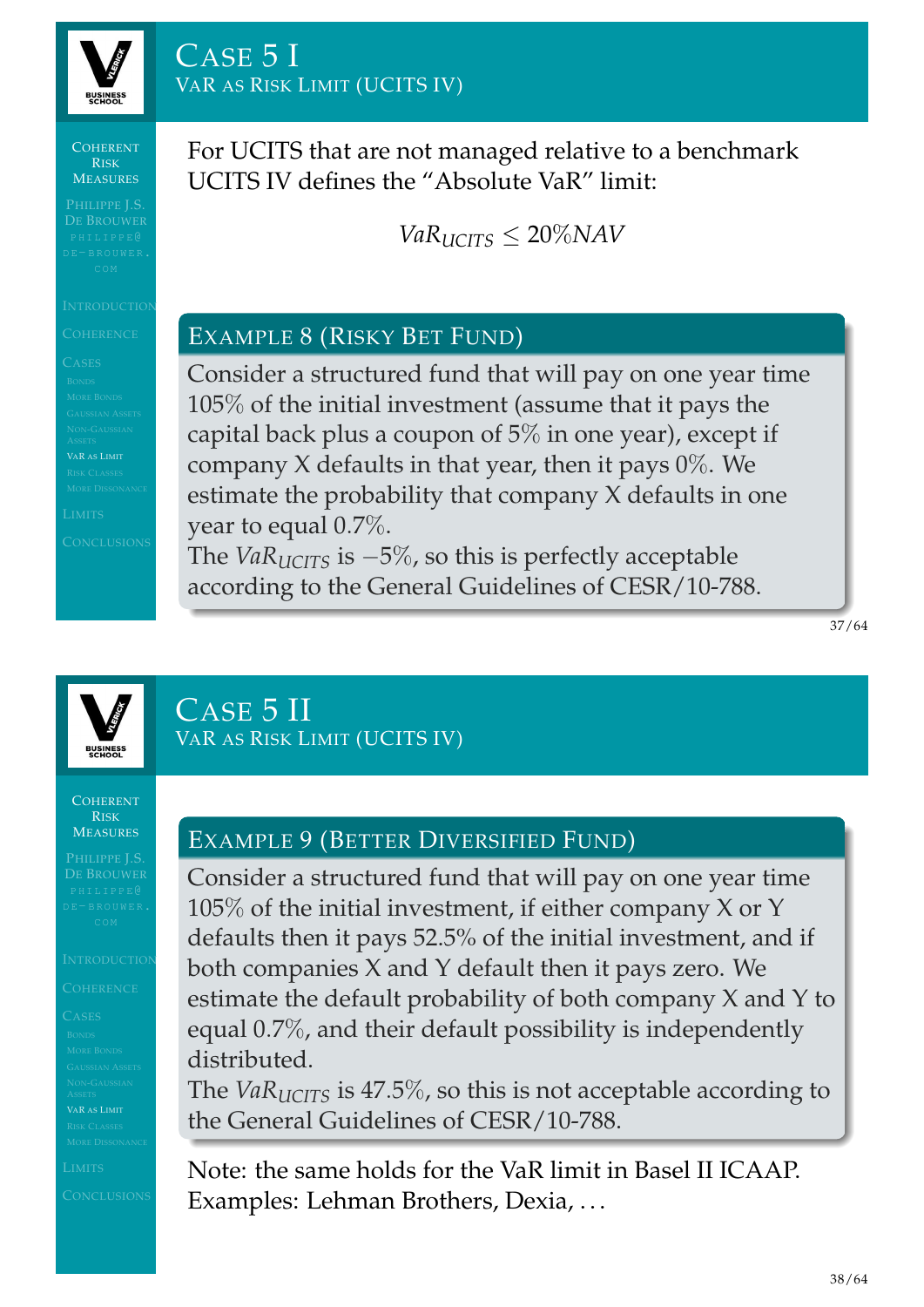UCITS IV defines the "Risk Reward Indicator" as follows.

### COHERENT RISK MEASURES

**BUSINES:**<br>SCHOOL

| PHILIPPE <sup>@</sup><br>E-BROUWER.                  | risk class | volatility equal or above volatility less than |           |
|------------------------------------------------------|------------|------------------------------------------------|-----------|
| COM                                                  |            | $0\%$                                          | $0.5\%$   |
| <b>NTRODUCTION</b>                                   |            | $0.5\%$                                        | $2.0\%$   |
| COHERENCE                                            | 3          | $2.0\%$                                        | $5.0\%$   |
| <b>LASES</b>                                         | 4          | $5.0\%$                                        | $10.0\%$  |
| <b>BONDS</b><br><b>MORE BONDS</b>                    | 5          | $10.0\%$                                       | $15.0\%$  |
| <b>GAUSSIAN ASSETS</b><br>NON-GAUSSIAN               | 6          | $15.0\%$                                       | $25.0\%$  |
| <b>ASSETS</b><br>VAR AS LIMIT<br><b>RISK CLASSES</b> |            | $25.0\%$                                       | $+\infty$ |
|                                                      |            |                                                |           |

TABLE 1: The "risk classes" as defined by CESR in CESR/10-673, pg. 7, in the same document the risk classes are *also* referred to as "risk and reward indicator".

40/64

CASE 6 A RISK REWARD INDICATOR BASED ON VOLATILITY (UICTS IV)

COHERENT RISK **MEASURES** 

[R](#page-7-0)ISK CLASSES

<span id="page-15-0"></span>

### EXAMPLE 10 (RISK CLASSIFICATION)

Assume the assets from Example 1 plus one "risky bond" (this could also be a structured fund based on a digital option) that has a probability of 1% to loose 15% and a probability of 99% to gain 5%. Then consider the risk class as defined by [C](#page-12-1)ESR/10-673. The results are as in Table 2.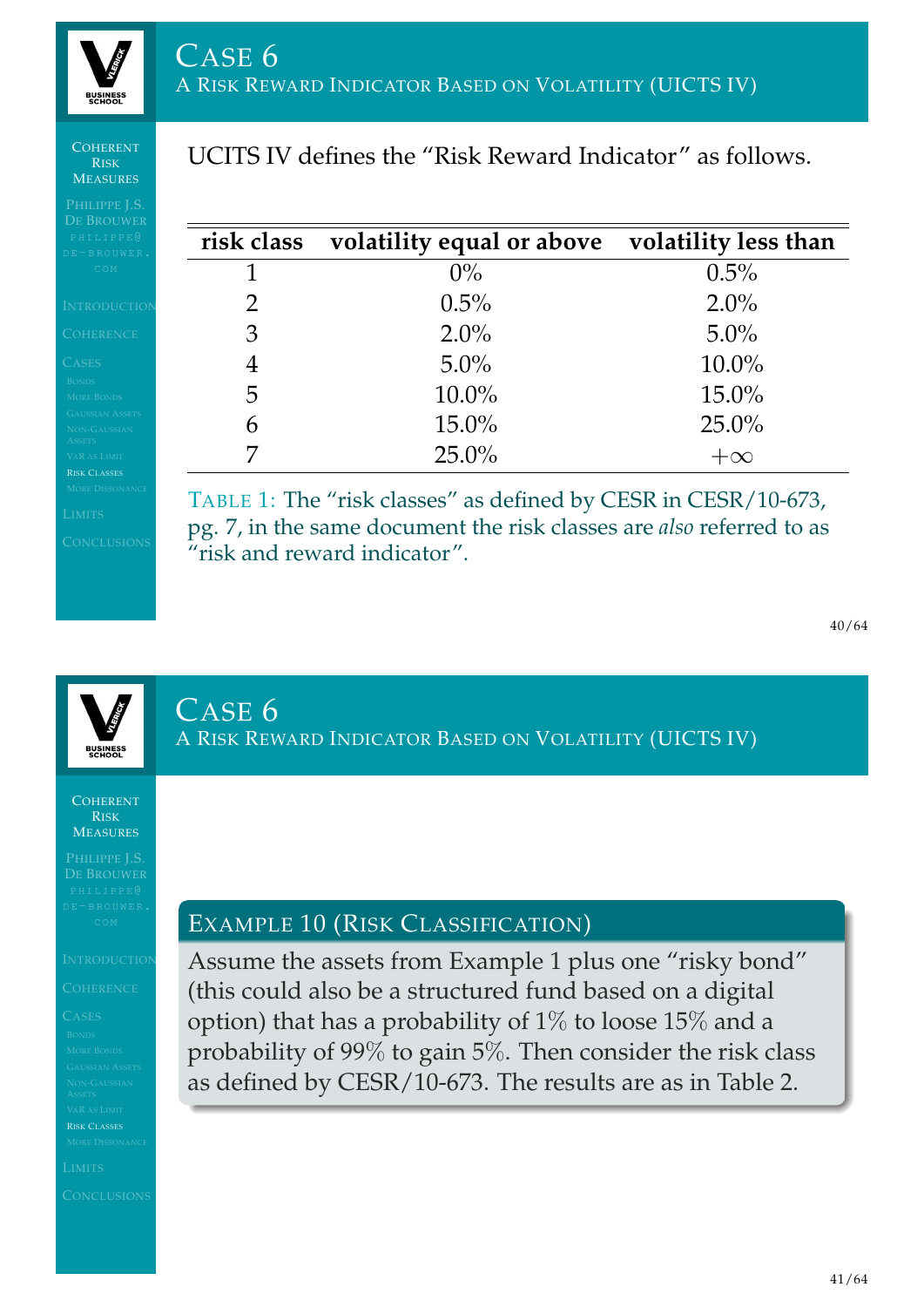

| <b>RISK</b><br><b>MEASURES</b><br>PHILIPPE J.S.<br>PHILIPPEQ<br>COM                                                                                            |                                                                                                                                                                                                                                                                                                                                             |                |          |                    |  |  |
|----------------------------------------------------------------------------------------------------------------------------------------------------------------|---------------------------------------------------------------------------------------------------------------------------------------------------------------------------------------------------------------------------------------------------------------------------------------------------------------------------------------------|----------------|----------|--------------------|--|--|
| <b>DE BROUWER</b><br>DE-BROUWER.                                                                                                                               | portfolio                                                                                                                                                                                                                                                                                                                                   | risk class     | $\sigma$ | ES <sub>0.01</sub> |  |  |
|                                                                                                                                                                | equity                                                                                                                                                                                                                                                                                                                                      | 6              | 0.2000   | 0.4123             |  |  |
|                                                                                                                                                                | bonds                                                                                                                                                                                                                                                                                                                                       | 5              | 0.1200   | 0.2660             |  |  |
|                                                                                                                                                                | hedge fund                                                                                                                                                                                                                                                                                                                                  | 5              | 0.1062   | 0.5482             |  |  |
| <b>INTRODUCTION</b>                                                                                                                                            | structured investment                                                                                                                                                                                                                                                                                                                       | 4              | 0.0671   | 0.0000             |  |  |
| <b>COHERENCE</b>                                                                                                                                               | risky bond                                                                                                                                                                                                                                                                                                                                  | $\overline{2}$ | 0.0198   | 0.1500             |  |  |
| <b>CASES</b><br><b>BONDS</b>                                                                                                                                   | mix $1/2$ equity + $1/2$ bonds                                                                                                                                                                                                                                                                                                              | 5              | 0.1173   | 0.2223             |  |  |
| <b>MORE BONDS</b><br><b>GAUSSIAN ASSETS</b><br>NON-GAUSSIAN<br><b>ASSETS</b><br><b>VAR AS LIMIT</b><br><b>RISK CLASSES</b><br><b>MORE DISSONANCE</b><br>LIMITS | TABLE 2: The risk classes for Example 3. CESR/ESMA's method<br>considers the hedge fund that has roughly a 2.5% probability of<br>loosing about 50% of its value is in the same risk class as a bond<br>fund. A structured fund that has no risk to lose something ends<br>up in the fourth risk class, but the risky bond that has a $1\%$ |                |          |                    |  |  |

probability of loosing 15% is considered as very safe!

42/64

CASE 6 BONUS EXAMPLE

COHERENT RISK **MEASURES** 

[R](#page-7-0)ISK CLASSES

# EXAMPLE 11 (THE EVIL BANKER'S THIRD DILEMMA)

How to reduce the risk class of the "risky bond" structure?

[A] The Evil Banker will reduce the maximal payoff of the structure and increase the management fee. This will reduce the volatility (but also the expected payoff). This trick would not work with a coherent risk measure.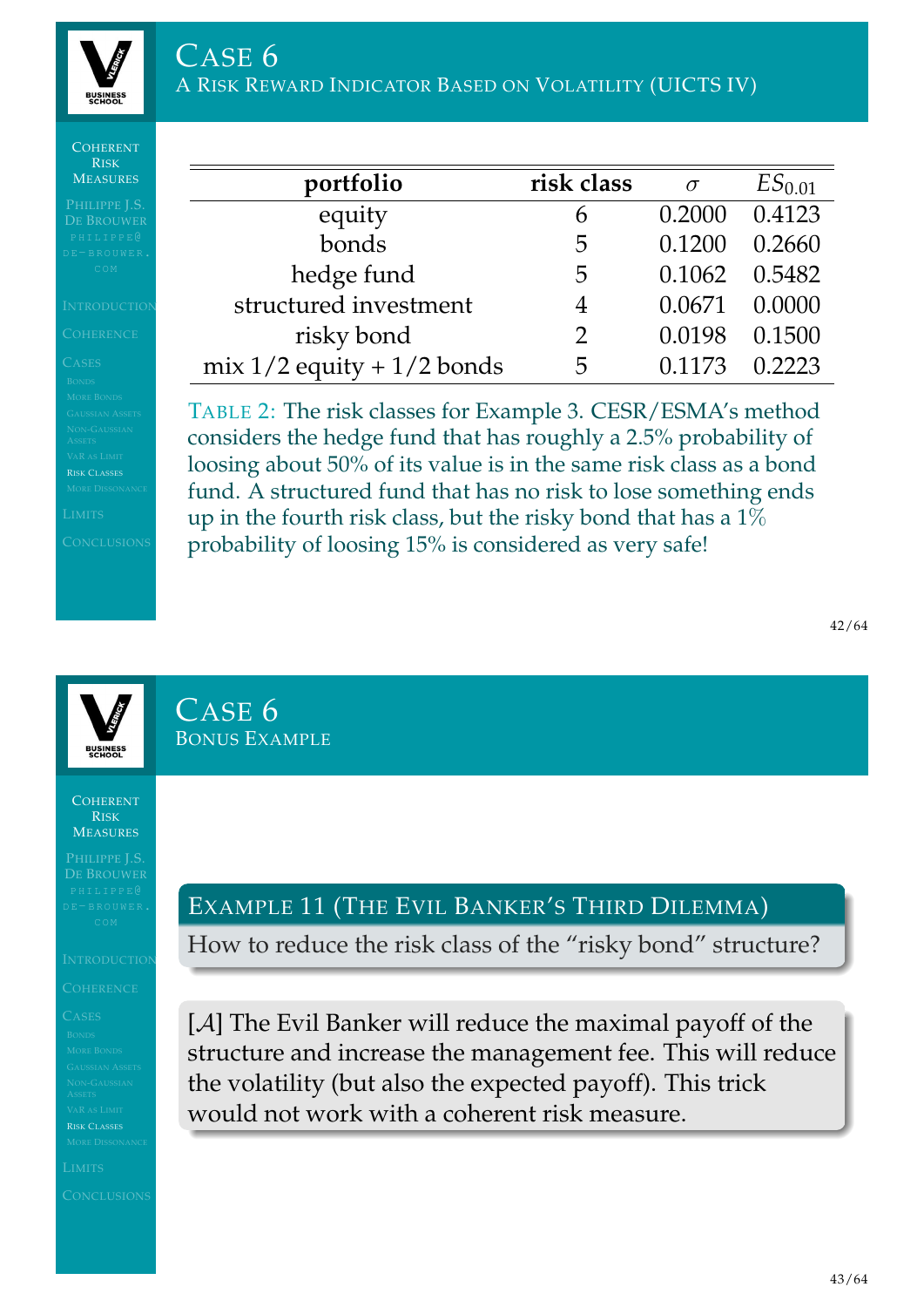

MORE DISSONANCE

risk limit, based on VaR

⇐⇒ risk classification, based on standard deviation

### EXAMPLE 12

Consider a structured fund that offers a 1% probability to loose 21% and a 99% probability to gain 5%. Such fund would not be possible, because its 1% *VaR*<sub>*UCITS*</sub> would be 21% (exceeding the limit and being classified as "too risky"). Its volatility is 2.5870%, that is only risk class 3, hence considered as safer than bonds—from our example, in the middle of the spectrum, and perfectly acceptable.

SECTION 4

**COHERENT** RISK **MEASURES** 

[L](#page-12-0)IMITS

# <span id="page-17-0"></span>**THE LIMITS OF COHERENT RISK M[EASU](#page-17-0)RES**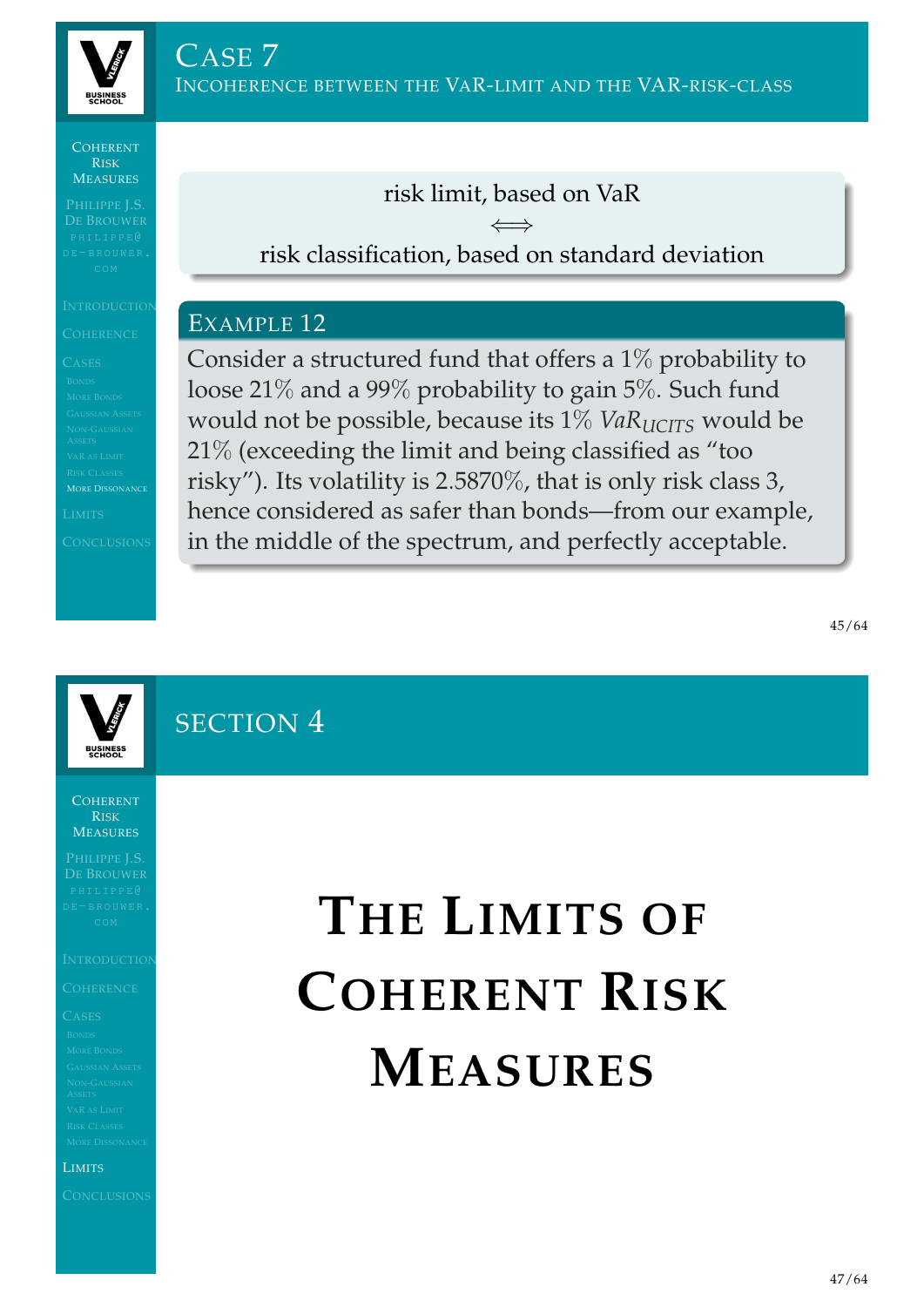

# THE LIMITS OF COHERENT RISK MEASURES **LIQUIDITY**

### COHERENT RISK **MEASURES**

### LIMITS

### EXAMPLE 13 (ILLIQUID ASSETS)

Imagine that you hold twice the average daily volume in stock X. Is it realistic to demand from a risk measure that it is positive homogeneous and hence that  $∀a > 0$  and  $∀X, aX ∈ V : \rho(aX) = a\rho(X)$  ?



COHERENT RISK **MEASURES** 

### [L](#page-12-0)IMITS

THE LIMITS OF COHERENT RISK MEASURES NOT A REAL VALUED STOCHASTIC VARIABLE

### EXAMPLE 14 (THIRSTY)

Imagine that you need to drink in order to cross the desert, but you know that one of your five bottles is poisoned (of course you don't know which one). What strategy do you take to minimize risk? Diversify or Russian Roulette?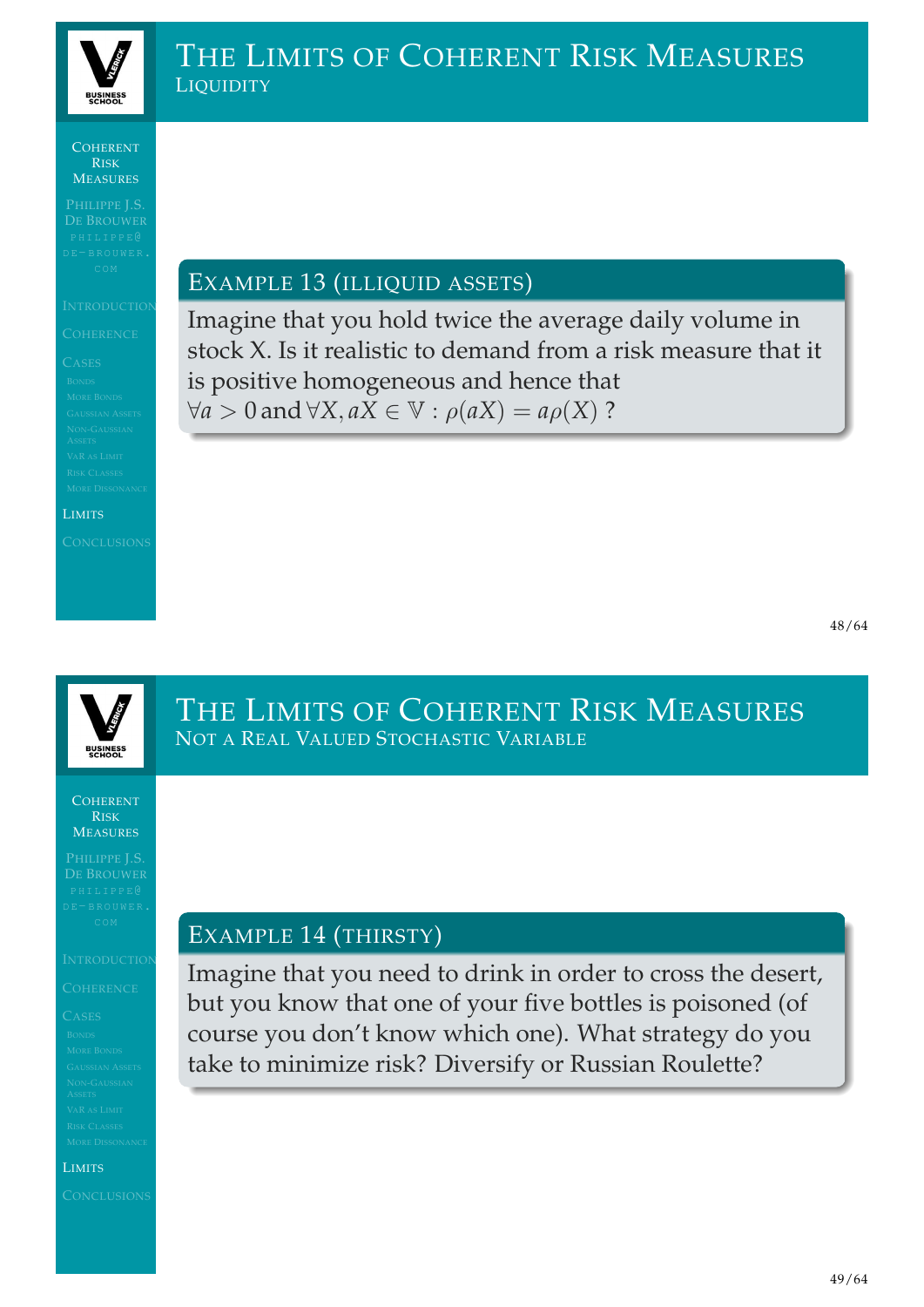

## THE LIMITS OF COHERENT RISK MEASURES **SYSTEMICITY**

COHERENT RISK **MEASURES** 

LIMITS

EXAMPLE 15 (BASEL II WITH ES?)

Would it make sense to replace *VaR* in the capital requirements for banks by *ES*?

[A] It would be a significant improvement, but would it also not work systemic? (i.e. act as a non-linear feedback system in case of disaster)



COHERENT RISK **MEASURES** 

[L](#page-12-0)IMITS

## THE LIMITS OF COHERENT RISK MEASURES DECREASING UTILITY OF MONEY

### EXAMPLE 16 (DECREASING MARGINAL UTILITY)

Coherent risk measures do not seem to be congruent with decreasing marginal utility. Would it make sense to relax the homogeneity axiom when modelling preferences?

[A] An individual might not care wether he or she defaults with an high or a very high amount. However the society that will have to cover for the fallout should care and demand homogeneity.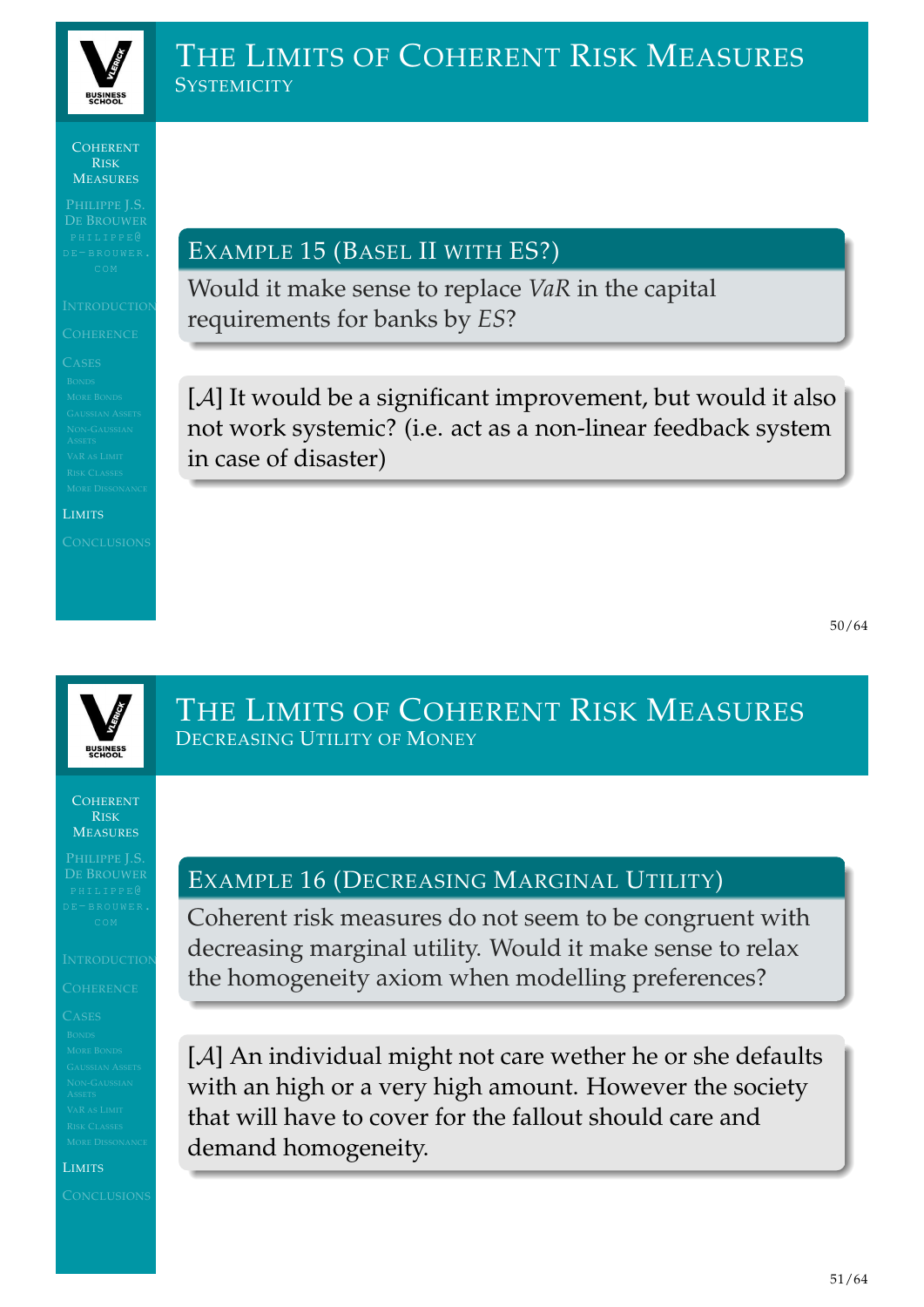

## THE LIMITS OF COHERENT RISK MEASURES RISK AND REWARD INDICATOR

COHERENT RISK **MEASURES** 

LIMITS

EXAMPLE 17 (RISK AND REWARD INDICATOR?)

Could a coherent risk measure be a "risk and reward indicator"?

[A] Stochastic Dominance of Second Order implies dominance of *ES* (Yamai and Yoshiba 2002). However for *ES* to imply stochastic dominance of the second order–and hence imply preference in utility theory–one would need an infinite number of *ES* calculations for all  $\alpha \in [0, 1]$ .

SECTION<sub>5</sub>

COHERENT RISK **MEASURES** 

**[C](#page-15-0)ONCLUSIONS** 

# **CONCLUSIONS**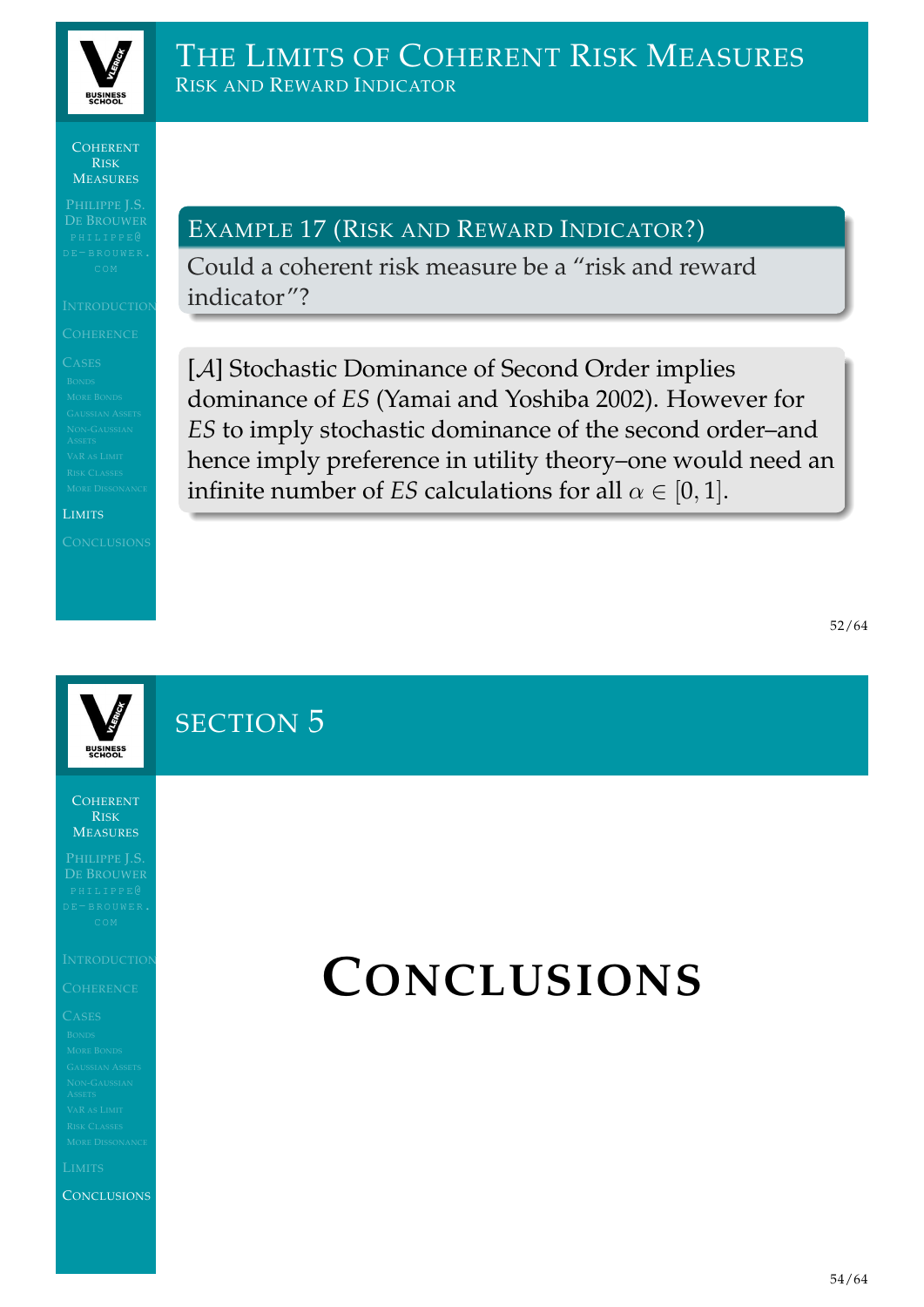

# **CONCLUSIONS**

COHERENT RISK MEASURES

**CONCLUSIONS** 

- **1** The use of an incoherent risk measure will inevitably lead to counter-intuitive an dangerous results.
- 2 It seems to make sense to make rough assumptions about the left tail of the return distribution rather than to ignore it altogether.
- <sup>3</sup> Coherence does matter and its importance cannot be underestimated.

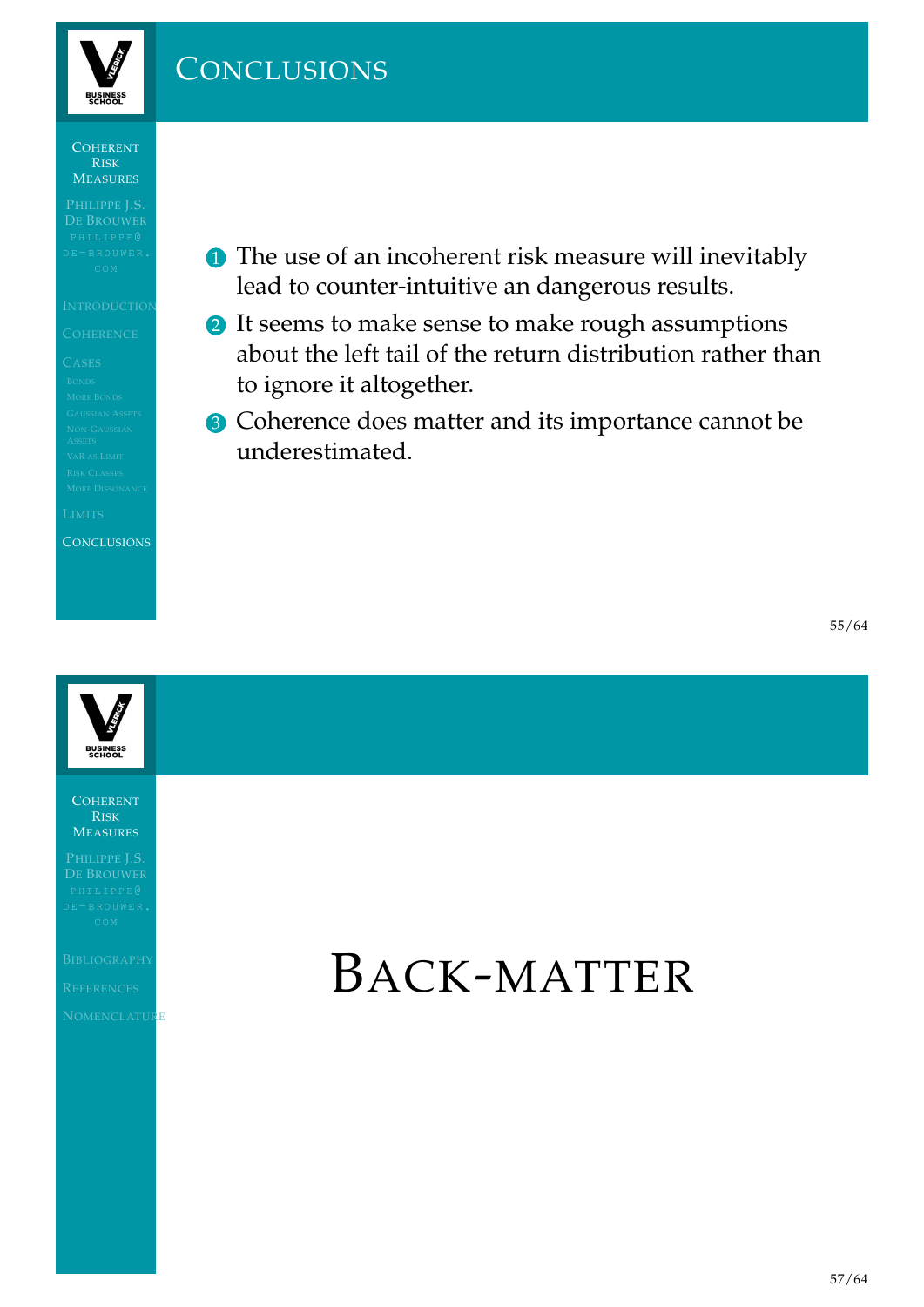**BUSINESS**<br>SCHOOL

SECTION<sub>6</sub>

COHERENT RISK **MEASURES** 

### **BIBLIOGRAPHY**

**NOMENCLATURE** 

# **BIBLIOGRAPHY**

59/64

**BUSINESS** 

# BIBLIOGRAPHY I

COHERENT RISK **MEASURES** 

<span id="page-22-4"></span>**[R](#page-0-0)EFERENCES** 

<span id="page-22-3"></span><span id="page-22-0"></span>**NOMENCLATURE** 

Artzner, P., F. Delbaen, J.-M. Eber, and D. Heath (1997). Thinking coherently. *Risk 10*(11), 68–71.

Artzner, P., F. Delbaen, J.-M. Eber, and D. Heath (1999). Coherent measures of risk. *Mathematical finance 9*(3), 203–228.

Bernoulli, D. (1738). Specimen theoriae novae de mensura sortis. *Comentarii Academiae Scientiarum Imperialis Petropolitanae Tomus V*, 175–192.

### De Brouwer, P. J. S. (2009, Feb).

Maslowian portfolio theory: An alternative formulation of the behavioural portfolio theory. *Journal of Asset Management 9*(6), 359–365.

De Brouwer, P. J. S. (2012). *[Maslowian Portfolio Theory, a Coherent Appr](#page-22-5)oach to Strategic Asset Allocation*. Brussels: VUBPress.

Fisher, I. (1906). *The nature of capital and income*. The Macmillan Company.

<span id="page-22-5"></span><span id="page-22-2"></span><span id="page-22-1"></span>Markowitz, H. M. (1952a). Portfolio selection. *Journal of Finance 6*, 77–91.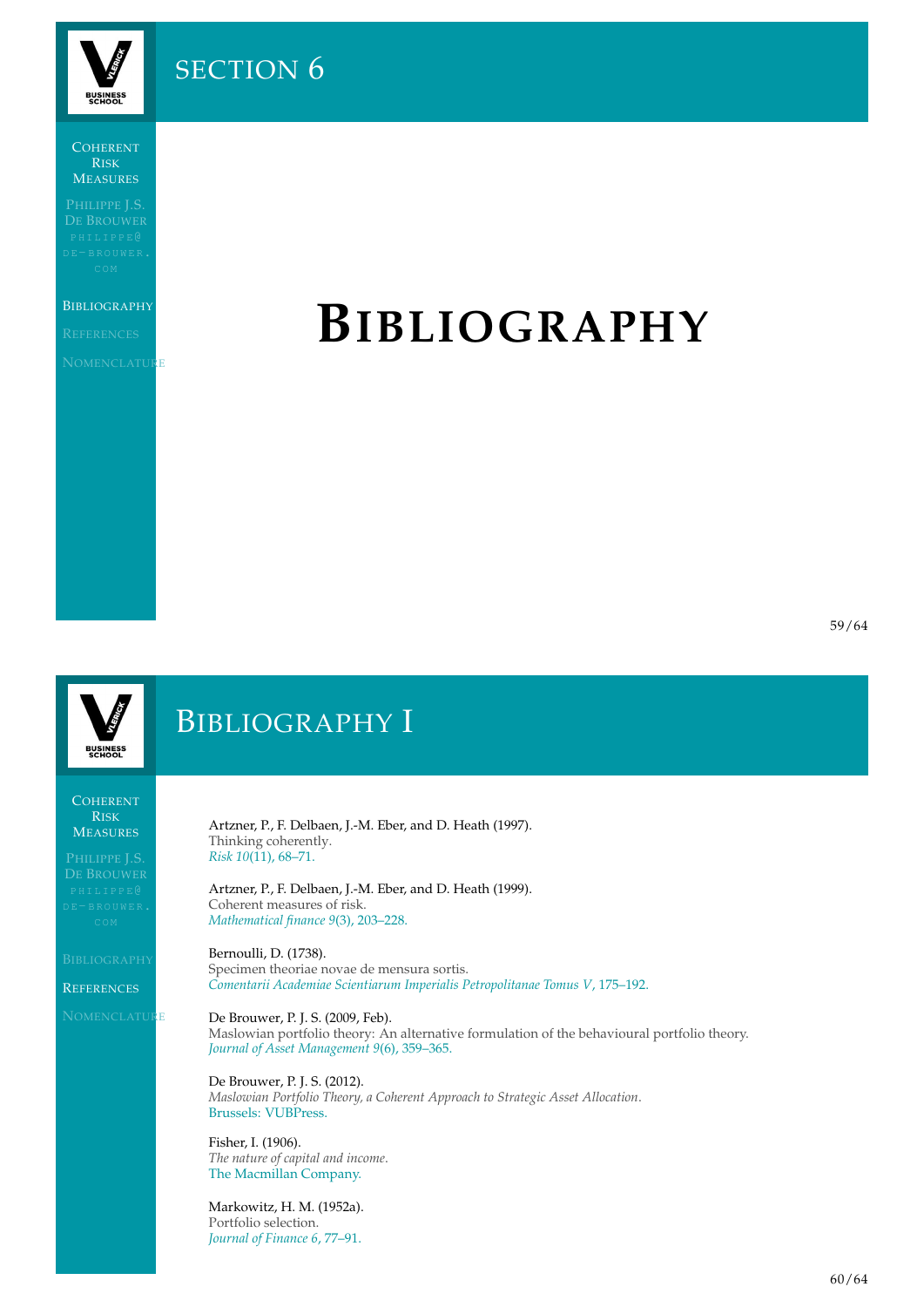

# BIBLIOGRAPHY II

### **COHERENT** RISK **MEASURES**

**REFERENCES** 

**NOMENCLATURE** 

Markowitz, H. M. (1952b). The utility of wealth. *Journal of Political Economy 60*, 151–158.

Markowitz, H. M. (1959). *Portfolio Selection: Efficient Diversification of Investments*. New York: John Wiley & Sons.

Markowitz, H. M. (1991). Foundations of portfolio theory. *Journal of Finance 46*(2), 469–477.

Marschak, J. (1938). Money and the Theory of Assets. *Econometrica, Journal of the Econometric Society*, 311–325.

Pflug, G. C. (2000). Some remarks on the value-at-risk and the conditional value-at-risk. *Probabilistic constrained optimization: Methodology and applications 38*, 272–281.

Yamai, Y. and T. Yoshiba (2002, Jan). On the Validity of Value-at-Risk: Comparative Analysis with Expected Shortfall. *Monetary and economic studies 20*(1), 57–86.

**BUSINESS** 

# SECTION 8

COHERENT RISK **MEASURES** 

<span id="page-23-3"></span>

<span id="page-23-2"></span><span id="page-23-1"></span><span id="page-23-0"></span>**NOMENCLATURE** 

# **NOMENCLATURE**